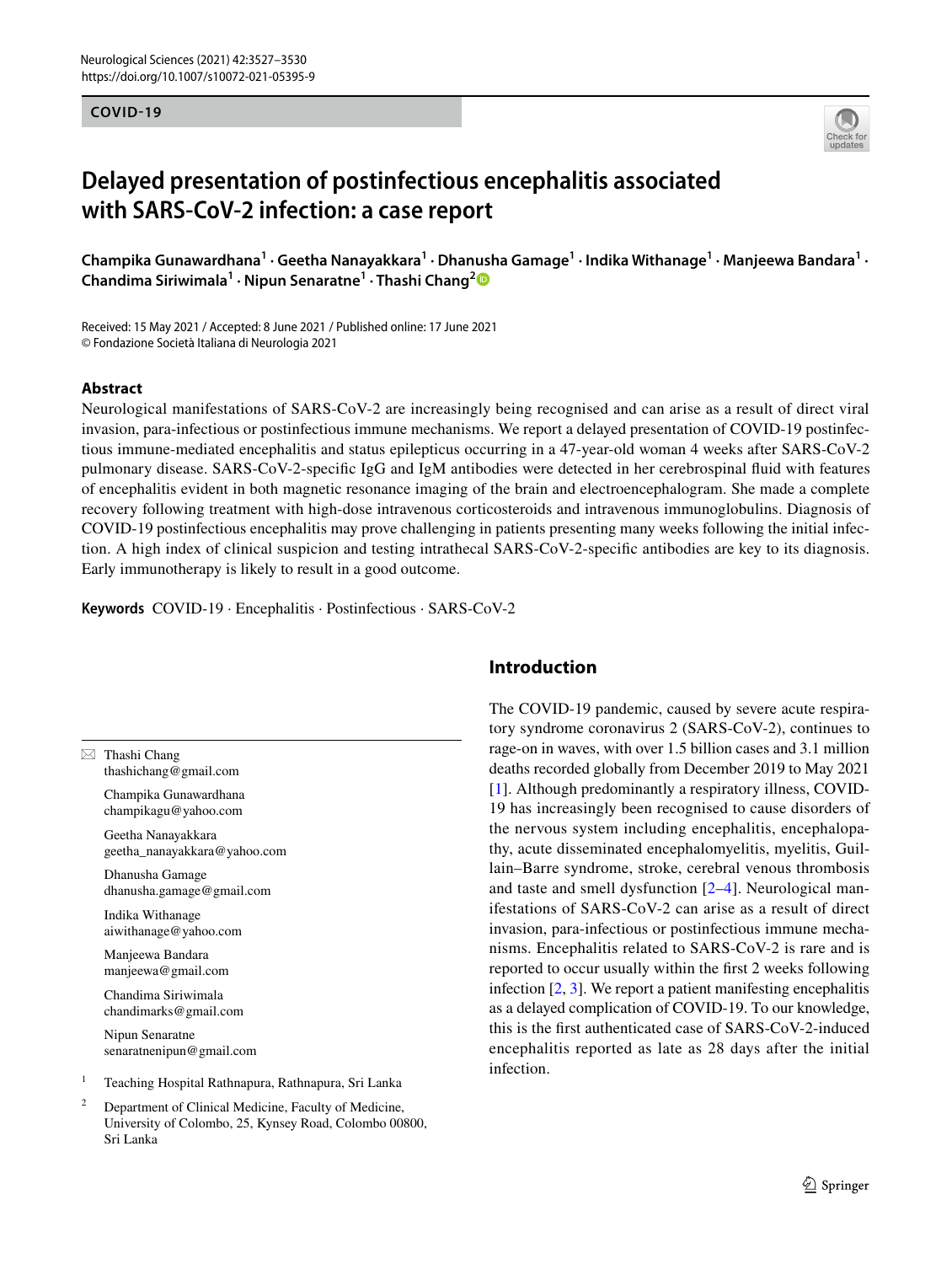#### **Case presentation**

A 47-year-old Sri Lankan woman with a past history of uncomplicated type 2 diabetes mellitus presented with lower respiratory symptoms in early January 2021, which was confrmed to be due to COVID-19 based on positive viral polymerase chain reaction (PCR) tests on nasal swabs and exclusion of other causes. She made an unremarkable recovery from the respiratory infection and returned home after 14 days. Twenty-eight days later, she developed gradual onset confusion and abnormal behaviour. There was no fever, headache or other signifcant neurological symptoms. Over the next 4 days, her symptoms worsened and she developed generalised seizures. On admission to hospital, she progressed into status epilepticus requiring assisted mechanical ventilation and admission to the intensive care unit (ICU). She did not have meningism. Initial blood investigations including her haemoglobin, white cell counts, random blood glucose, liver function tests, creatinine and electrolytes were within normal limits while infammatory markers (ESR, CRP) were mildly elevated. Non-contrast-enhanced CT imaging of the brain showed bi-frontal white matter oedema. Cerebrospinal fuid (CSF) analysis revealed 10 lymphocytes/cumm, 5 polymorphs/ cumm, normal protein and glucose concentrations. CSF viral PCR screening for Herpes simplex virus 1 and 2, Japanese encephalitis, Varicella zoster and SARS-CoV-2 were negative. SARS-CoV-2 IgM and IgG antibodies were detected in CSF using a chemiluminescent microparticle immunoassay (Abbott). However, NMDAR, LGI1, CASPR2, AMPA<sub>1/2</sub>R and GABAR<sub>A/B</sub> antibodies were not detected in her CSF. Magnetic resonance imaging (MRI) of the brain on the ffth day of admission revealed confuent T2 fuid-attenuated inversion recovery (FLAIR) hyperintensities in the periventricular white matter, mainly clustered around frontal and occipital horns. There was no restricted difusion, contrast enhancement or haemorrhagic changes in these lesions (Fig. [1](#page-1-0)A). FLAIR hyperintensities were also noted in the splenium, basal ganglia and in the ventral pons (Fig. [1](#page-1-0)B and C). The electroencephalogram showed generalised slow wave discharges consistent with encephalitis.

She was initially treated with intravenous aciclovir until CSF test results were available. Intravenous methylprednisolone 1 g daily for 3 days and intravenous immunoglobulins (IVIg) 0.4 g/kg/day for 5 days were administered when it was evident that she had a postinfectious encephalitis. Her seizures were treated with intravenous midazolam and levetiracetam. She made a remarkable recovery following the immunotherapy and antiseizure medication. She was weaned off the ventilator 5 days after completion of IVIg and discharged home 2 weeks later with only minor residual cognitive deficits.

### **Discussion**

Neurological complications have been observed in up to 36% of hospitalised COVID-19 patients [[5](#page-2-4)]. Encephalitis is a rare complication of SARS-CoV-2 and has been reported mostly as a para-infectious manifestation occurring within days to 2 weeks of the initial infection [[2–](#page-2-1)[4](#page-2-2)]. Our patient presented 28 days after PCR confrmed COVID-19 pulmonary disease with a gradual onset encephalitis that rapidly progressed to status epilepticus requiring intensive care management. Infammatory changes on brain MRI, delta rhythm on electroencephalogram and lymphocytic



<span id="page-1-0"></span>**Fig. 1** Axial MRI of the brain showing confuent T2-FLAIR hyperintensities in the periventricular white matter mainly clustered around frontal and occipital horns (**A**) and (**B**), in the basal ganglia and splenium of the corpus callosum (**B**) and a focal hyperintensity in the pons (**C**)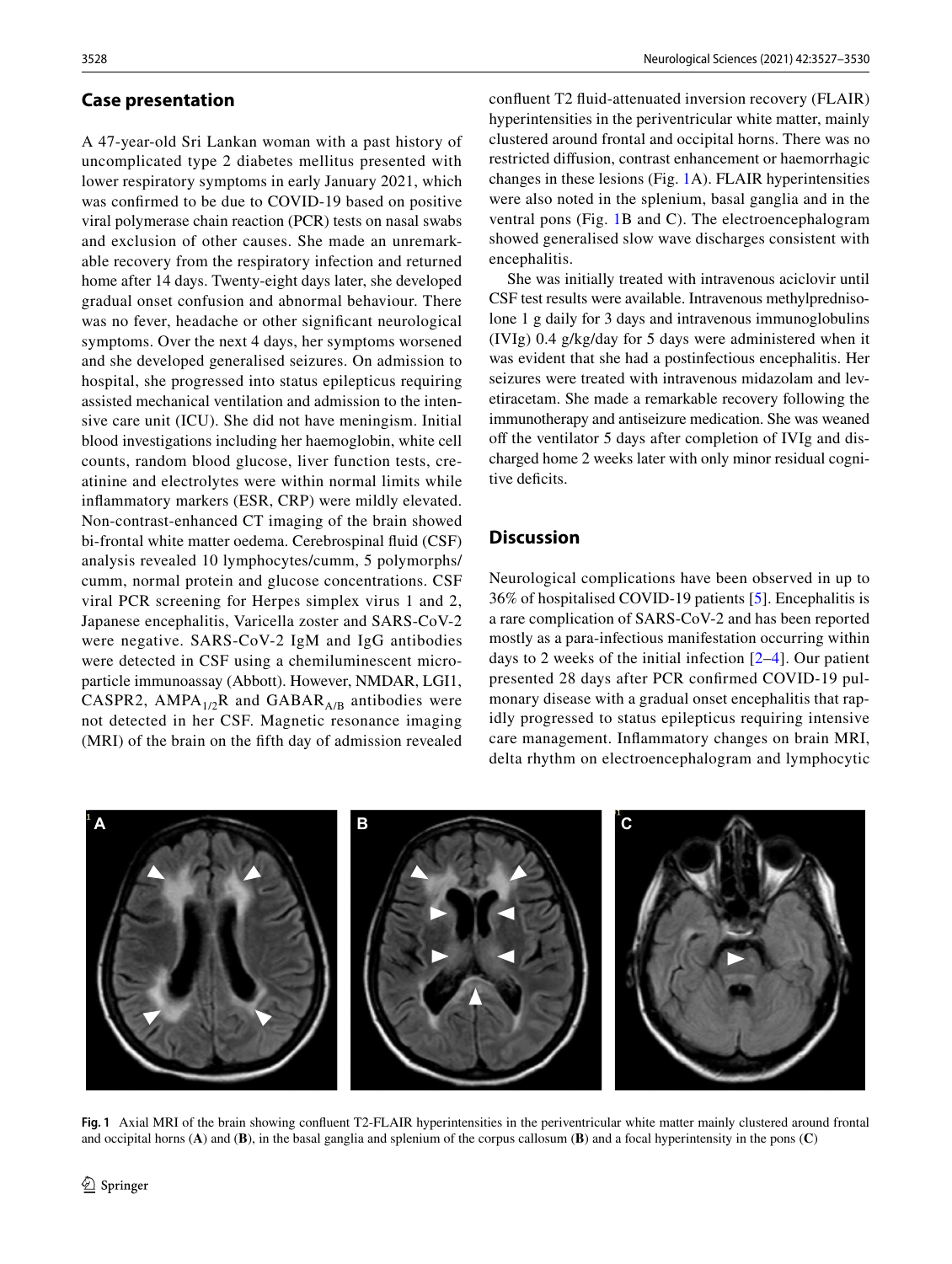pleocytosis on CSF analysis were consistent with the clinical diagnosis of encephalitis. Her recent COVID-19 pulmonary disease suggested SARS-CoV-2 as a likely aetiology and the detection of SARS-CoV-2 IgM and IgG antibodies in her CSF in the absence of SARS-CoV-2 RNA coupled with a good response to immunotherapy strongly suggested the encephalitis in our patient to be a postinfectious immune-mediated manifestation of COVID-19.

The potential of coronavirus to cause delayed immunemediated encephalitis has been demonstrated in murine models almost 40 years ago [[6](#page-2-5)]. In humans, establishing SARS-CoV-2 as a cause of postinfectious encephalitis would always prove challenging, and more so, when it occurs as a delayed complication as in our patient. Indeed, in two previously reported cases, an immune-mediated mechanism was postulated without defnitive evidence of intrathecal viral RNA or specifc antibodies [[7,](#page-2-6) [8](#page-3-0)]. Exclusion of other common aetiologies of encephalitis and evidence of SARS-CoV-2-specifc intrathecal IgG and IgM antibodies in our patient authenticated SARS-CoV-2 as the cause of the postinfectious encephalitis fulflling criteria for a defnitive diagnosis [[2\]](#page-2-1). Brain MRI abnormalities noted in our patient were consistent with imaging abnormalities previously reported in COVID-19 [[9\]](#page-3-1). Herpes simplex virus encephalitis has been shown to trigger subsequent autoimmune encephalitis mediated by neuroglial surface antibodies [\[10](#page-3-2)] and CASPR2 antibodies have been reported in relation to COVID-19 [[11](#page-3-3)]. None of the common encephalitogenic neuroglial surface binding antibodies were detected in the CSF of our patient.

Of the immune-mediated neuroinfammatory manifestations of COVID-19, acute disseminated encephalomyelitis appears to be the commonest and manifests at an average of 9 days post-infection [\[3](#page-2-3)]. Thus far, our patient is the presumptive frst case of COVID-19 postinfectious encephalitis presenting with the longest delay of 4 weeks after the initial infection. Given that the mechanism of disease is immunemediated, the viral genome was not detected in CSF. However, the PCR assay has not been validated for detection of SARS-CoV-2 in CSF and studies have shown that the viral genome is frequently undetectable in CSF [[11\]](#page-3-3).

As the pandemic continues to spread unabated and more and more people are infected worldwide, our case highlights the need to consider postinfectious encephalitis even in patients presenting after a protracted interval following COVID-19, the utility of detecting SARS-CoV-2-specifc antibodies in the CSF in establishing diagnosis and the favourable response to immunotherapy in such patients. It would be prudent to maintain a high index of suspicion of this treatment-responsive neurological complication given that many patients may have had asymptomatic or mildly symptomatic COVID-19.

**Author contribution** All authors were involved in the care of the patient and contributed to the conception of this paper. The frst draft of the manuscript was written by Thashi Chang and all authors commented on previous versions of the manuscript. All authors read and approved the fnal manuscript.

**Data availability** Data sharing not applicable to this article as no datasets were generated or analysed during the current study.

**Code availability** Not applicable.

#### **Declarations**

**Ethical approval** Not required for case reports.

**Consent to participate** Informed consent was obtained from the patient.

**Consent for publication** The participant has consented to the submission of the case report to the journal.

**Conflict of interest** The authors declare no competing interests.

# **References**

- <span id="page-2-0"></span>1. Dong E, Du H, Gardner L (2020) An interactive web-based dashboard to track COVID-19 in real time. Lancet Infect Dis 20:533–534
- <span id="page-2-1"></span>2. Ellul MA, Benjamin L, Singh B, Lant S, Michael BD, Easton A, Kneen R, Defres S, Sejvar J, Solomon T (2020) Neurological associations of COVID-19. Lancet Neurol 19(9):767–783. [https://](https://doi.org/10.1016/S1474-4422(20)30221-0) [doi.org/10.1016/S1474-4422\(20\)30221-0](https://doi.org/10.1016/S1474-4422(20)30221-0)
- <span id="page-2-3"></span>3. Paterson RW, Brown RL, Benjamin L, Nortley R, Wiethoff S, Bharucha T, Jayaseelan DL, Kumar G, Raftopoulos RE, Zambreanu L, Vivekanandam V, Khoo A, Geraldes R, Chinthapalli K, Boyd E, Tuzlali H, Price G, Christof G, Morrow J, McNamara P, McLoughlin B, Lim ST, Mehta PR, Levee V, Keddie S, Yong W, Trip SA, Foulkes AJM, Hotton G, Miller TD, Everitt AD, Carswell C, Davies NWS, Yoong M, Attwell D, Sreedharan J, Silber E, Schott JM, Chandratheva A, Perry RJ, Simister R, Checkley A, Longley N, Farmer SF, Carletti F, Houlihan C, Thom M, Lunn MP, Spillane J, Howard R, Vincent A, Werring DJ, Hoskote C, Jäger HR, Manji H, Zandi MS (2020) The emerging spectrum of COVID-19 neurology: clinical, radiological and laboratory fndings. Brain 143(10):3104–3120. [https://doi.org/10.1093/brain/](https://doi.org/10.1093/brain/awaa240) [awaa240](https://doi.org/10.1093/brain/awaa240)
- <span id="page-2-2"></span>4. Bridwell R, Long B, Gottlieb M (2020) Neurologic complications of COVID-19. Am J Emerg Med 38(7):1549.e3-1549.e7. [https://](https://doi.org/10.1016/j.ajem.2020.05.024) [doi.org/10.1016/j.ajem.2020.05.024](https://doi.org/10.1016/j.ajem.2020.05.024)
- <span id="page-2-4"></span>5. Mao L, Jin H, Wang M, Hu Y, Chen S, He Q, Chang J, Hong C, Zhou Y, Wang D, Miao X, Li Y, Hu B (2020) Neurologic manifestations of hospitalized patients with coronavirus disease 2019 in Wuhan. China JAMA Neurol 77(6):683–690. [https://doi.org/](https://doi.org/10.1001/jamaneurol.2020.1127) [10.1001/jamaneurol.2020.1127](https://doi.org/10.1001/jamaneurol.2020.1127)
- <span id="page-2-5"></span>6. Watanabe R, Wege H, ter Meulen V (1983) Adoptive transfer of EAE-like lesions from rats with coronavirus-induced demyelinating encephalomyelitis. Nature 305(5930):150–153. [https://doi.org/](https://doi.org/10.1038/305150a0) [10.1038/305150a0](https://doi.org/10.1038/305150a0)
- <span id="page-2-6"></span>7. Picod A, Dinkelacker V, Savatovsky J, Trouiller P, Guéguen A, Engrand N (2020) SARS-CoV-2-associated encephalitis: arguments for a postinfectious mechanism. Crit Care 24(1):658. <https://doi.org/10.1186/s13054-020-03389-1>